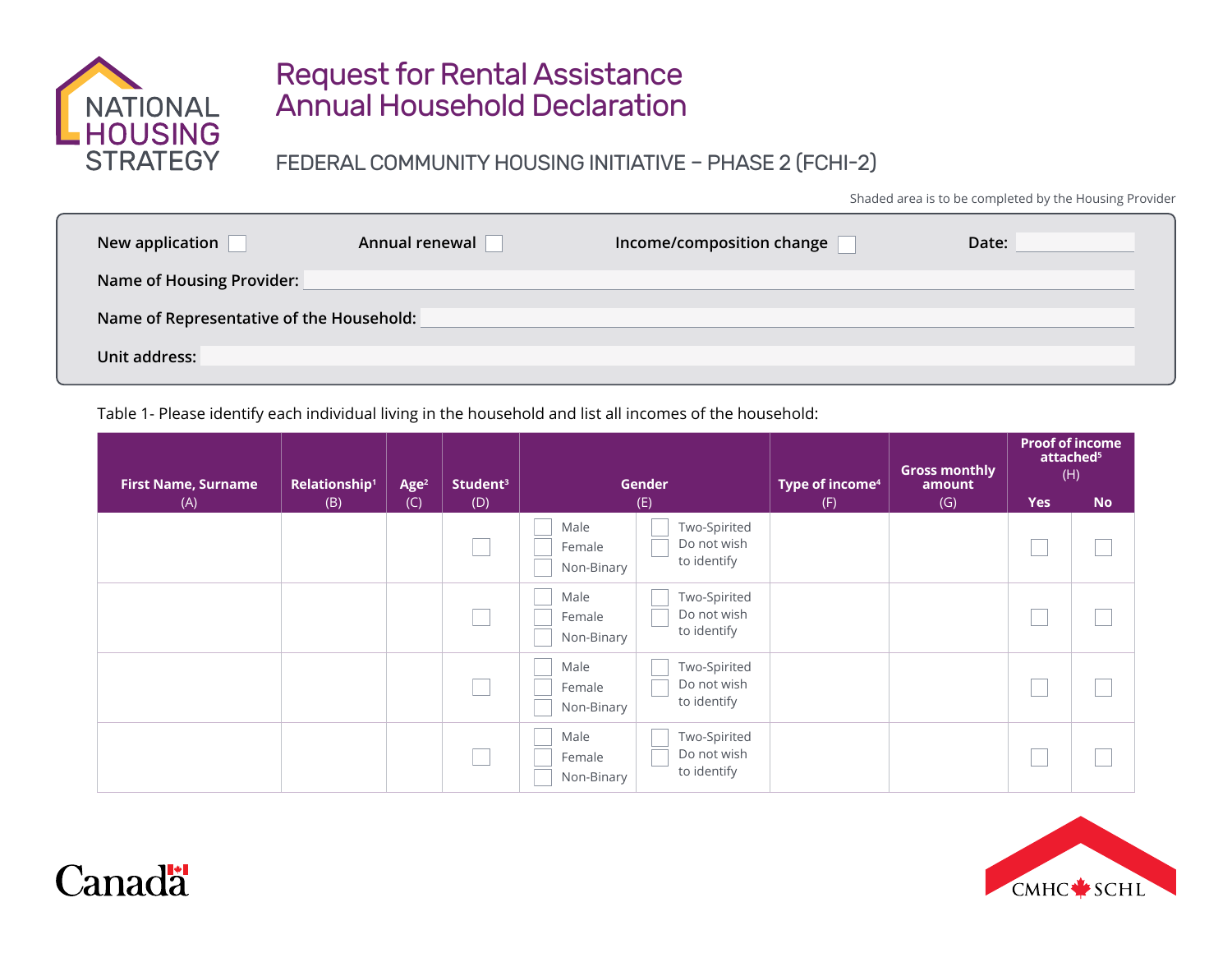| <b>First Name, Surname</b> | <b>Relationship<sup>1</sup></b> | Age <sup>2</sup> | Student <sup>3</sup> | <b>Gender</b>                |                                            | Type of income <sup>4</sup> | <b>Gross monthly</b><br>amount | <b>Proof of income</b><br>attached <sup>5</sup><br>(H) |           |
|----------------------------|---------------------------------|------------------|----------------------|------------------------------|--------------------------------------------|-----------------------------|--------------------------------|--------------------------------------------------------|-----------|
| (A)                        | (B)                             | (C)              | (D)                  |                              | (E)                                        | (F)                         | (G)                            | <b>Yes</b>                                             | <b>No</b> |
|                            |                                 |                  |                      | Male<br>Female<br>Non-Binary | Two-Spirited<br>Do not wish<br>to identify |                             |                                |                                                        |           |
|                            |                                 |                  |                      | Male<br>Female<br>Non-Binary | Two-Spirited<br>Do not wish<br>to identify |                             |                                |                                                        |           |
|                            |                                 |                  |                      | Male<br>Female<br>Non-Binary | Two-Spirited<br>Do not wish<br>to identify |                             |                                |                                                        |           |
|                            |                                 |                  |                      | Male<br>Female<br>Non-Binary | Two-Spirited<br>Do not wish<br>to identify |                             |                                |                                                        |           |

1 Relationship: Indicate the relationship connection between the main household's representative and the occupants living in the household.

<sup>2</sup> Age: Indicate the age of all occupants living in the household.

<sup>3</sup> Student: Identify children or individuals aged under twenty-six (26) if they are studying full time at a recognized educational institution.

4 Indicate one type of income per occupant per line, ex: employment, social assistance, pension, none, etc. Information in columns B, C, D, E do not have to be repeated if an occupant has more than one line of income.

5 Attach all proof of declared incomes.

*If the number of lines is insufficient, please add additional pages.*

## Table 2 - Expected changes to the composition of the household within one (1) year:

|                | <b>Joining the household</b><br>(expected date) | <b>Leaving the household</b><br>(expected date) | <b>First Name, Surname</b> | Relationship |
|----------------|-------------------------------------------------|-------------------------------------------------|----------------------------|--------------|
|                |                                                 |                                                 |                            |              |
| 2              |                                                 |                                                 |                            |              |
| 3              |                                                 |                                                 |                            |              |
| $\overline{4}$ |                                                 |                                                 |                            |              |

*If the number of lines is insufficient, please add additional pages.*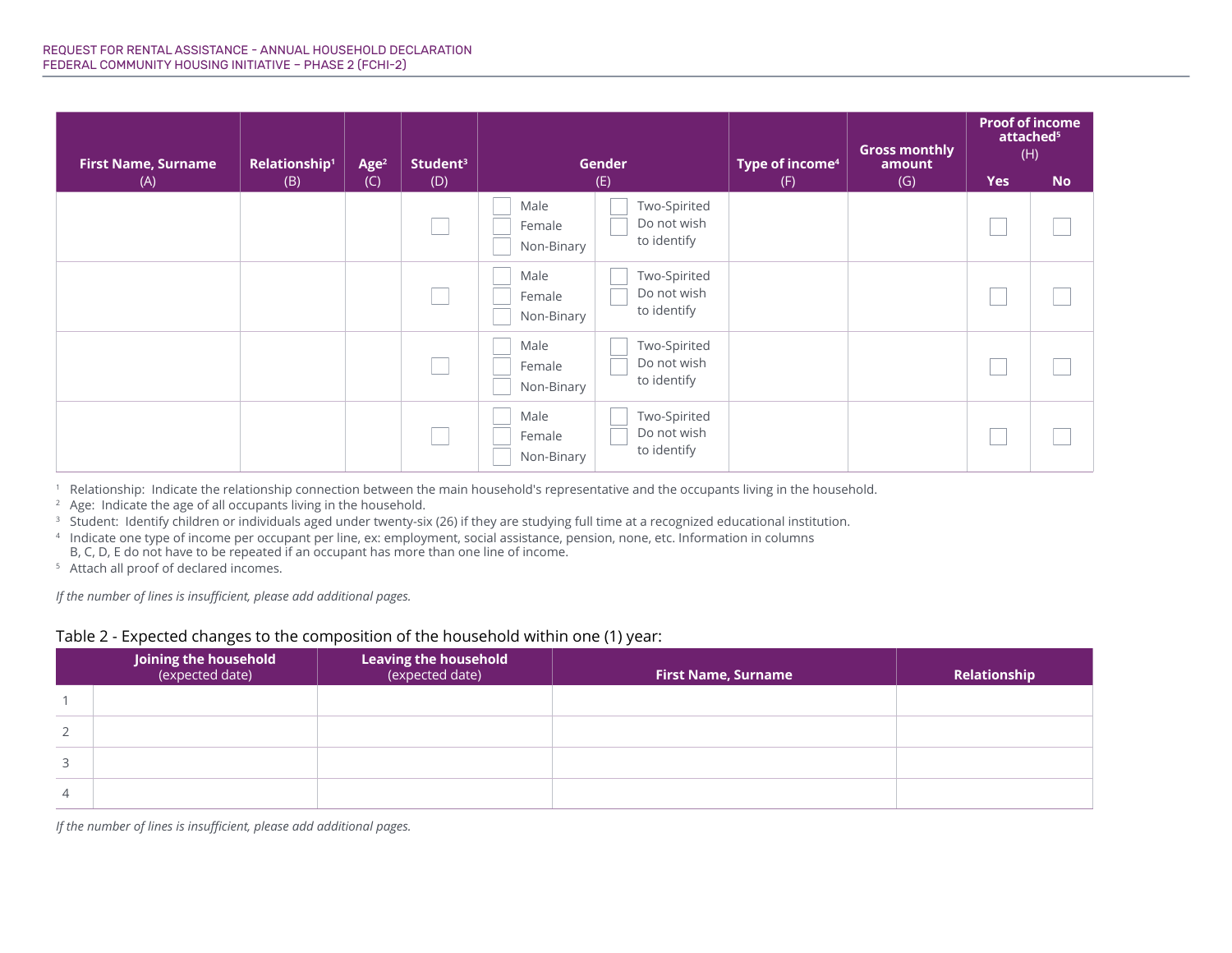Table 3 - (Optional) - Indicate number of occupants that are part of the following vulnerable groups:

| <b>Vulnerable group</b>                                             | <b>Number of occupants</b> |
|---------------------------------------------------------------------|----------------------------|
| Survivors (especially women and children) fleeing domestic violence |                            |
| Seniors                                                             |                            |
| People with developmental disabilities                              |                            |
| People with mental health and/or addition issues                    |                            |
| People with physical disabilities                                   |                            |
| Racialized persons or communities                                   |                            |
| Newcomers (including refugees)                                      |                            |
| LGBTQ2+                                                             |                            |
| Veterans                                                            |                            |
| Indigenous peoples                                                  |                            |
| Young adults (18-29)                                                |                            |

*Note that the information provided is for CMHC's statistical use only and will not affect your eligibility to the program. The goal of the National Housing Strategy (NHS) is to ensure Canadians have access to housing that meets their needs and is affordable. By collecting information on priority populations, including women and children, through our NHS programs, including FCHI-2, it enables CMHC to better understand the impact the NHS programs have in supporting these vulnerable citizens.*